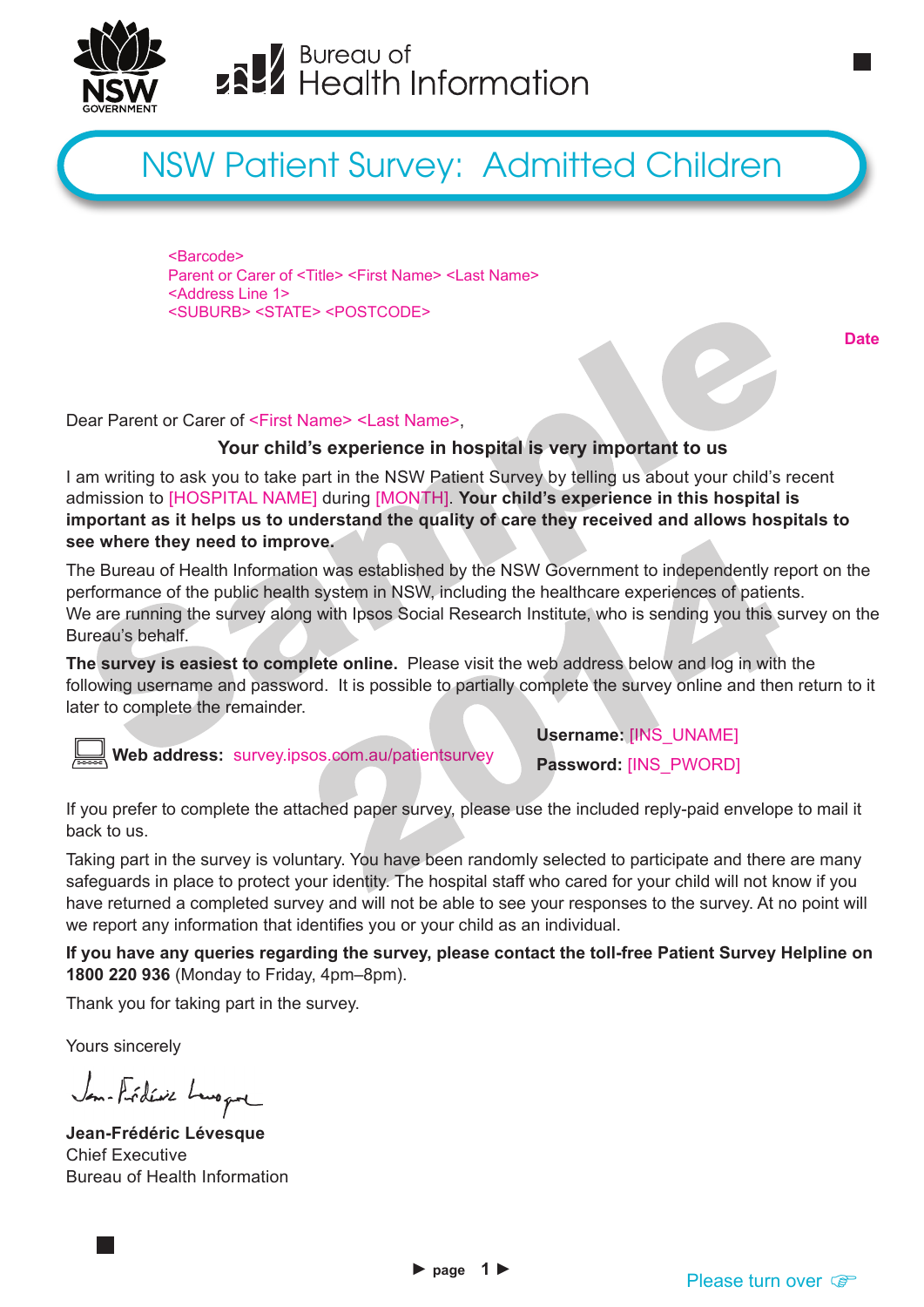# **How to complete the survey**

This survey is about your child's recent experience as an admitted patient in the hospital named on the previous page. If your child has been an admitted patient more than once during the month specified on the previous page, please answer about their most recent experience.

For each question, please use a blue or black pen to mark the box  $\mathbf{\nabla}$  next to the answer you choose, as shown below.

#### *Example only*

 **How clean were the wards or rooms your child stayed in while in hospital?**

 $\Box$  Very clean

**X** Fairly clean

Not very clean

Not at all clean

Sometimes you will find the box you have marked has an instruction to go to another question. By following the instructions carefully you will be able to move past questions that do not apply to you.

If you would prefer not to answer individual questions, leave them blank but please complete the rest of the survey.

If you make a mistake or wish to change a response, simply fill in that box and mark the correct box like this:  $\blacksquare$ **IXI** 

If someone is helping you to complete this survey, please ensure the answers given are from your point of view, and not the opinion of the person helping you.

If you prefer a language other than English, please refer to the separate language sheet for information on the Healthcare Interpreter Service.

Please do not write your name or address on the questionnaire.

#### *When you have finished*

- $\rightarrow$  Remove the covering letter by tearing along the perforated line.
- $\rightarrow$  Place the completed survey in the "Reply Paid" envelope and post it. You do not have to use a stamp.
- $\rightarrow$  If you have misplaced the "Reply Paid" envelope, please use a plain envelope (no stamp is necessary) and address to:

**NSW Patient Survey Program Ipsos Social Research Institute Reply Paid 84599 Hawthorn VIC 3122**

### **Some questions and answers**

#### **Why are you carrying out the survey?**

The NSW Patient Survey gathers information about your child's experience of health services. By completing the survey, you are helping to improve health services in NSW.

#### **How do I make a formal complaint about my child's experience in hospital?**

Please contact the hospital directly.

Alternatively, you can get more information about your options at the following website:

#### **www.health.nsw.gov.au/patientconcerns**

#### **What happens to my survey responses?**

Your survey responses will be de-identified and then processed with responses from other people who completed the survey to form a report. These reports will then be provided to NSW Health and local hospitals to help them to improve health services.

Your responses will be treated in the strictest confidence and no identifying information will be given to NSW Health, the hospital or health service your child attended, their doctor or other health provider unless required by law. Your responses will not affect any future health services that may be provided to your child.

#### **How is my privacy protected?**

Your privacy is protected by legislation. Ipsos has been provided with your name and address by NSW Health for the purpose of sending you this survey only, and will keep your contact details confidential.

After all surveys are processed, identifying information will be destroyed and Ipsos will then no longer be able to identify the responses you provided. However, for the period that identifiable details remain, you will be able to contact Ipsos through the toll-free Patient Survey Helpline to ask to see your responses, or to request that some or all of your information be deleted.

You can get more information about privacy and confidentiality by calling the toll-free Patient Survey Helpline or at the following website:

#### **www.bhi.nsw.gov.au/nsw\_patient\_survey\_ program/privacy**

# **How do I get more information about the survey?**

Please contact the toll-free **Patient Survey Helpline** on **1800 220 936** (Monday to Friday, 4pm–8pm, excluding public holidays).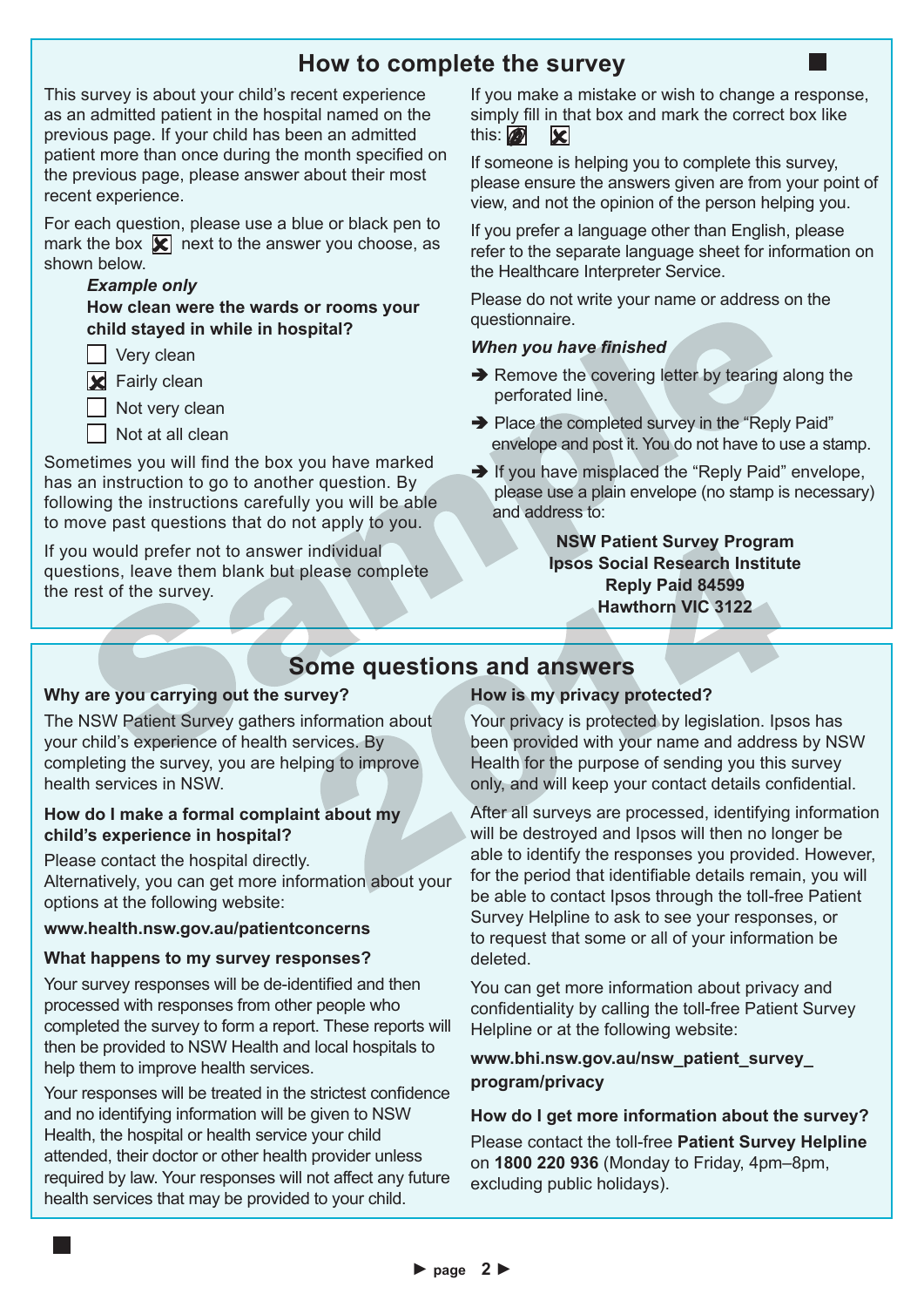# NSW Patient Survey: Admitted Children

| Was your child's stay in hospital planned in<br>Q <sub>1</sub><br>advance or an emergency?                                                                                                                                                                                                                                                                                                                                        | <b>ARRIVING AT HOSPITAL</b>                                                                                                                                                                                                                                                                                                                     |
|-----------------------------------------------------------------------------------------------------------------------------------------------------------------------------------------------------------------------------------------------------------------------------------------------------------------------------------------------------------------------------------------------------------------------------------|-------------------------------------------------------------------------------------------------------------------------------------------------------------------------------------------------------------------------------------------------------------------------------------------------------------------------------------------------|
| Planned in advance<br>Something else<br><b>BEFORE ARRIVING AT HOSPITAL</b>                                                                                                                                                                                                                                                                                                                                                        | When your child arrived in hospital did they<br>Q5<br>spend time in the Emergency Department?<br>Yes<br>Don't know/can't rememberGo to Q8                                                                                                                                                                                                       |
| Thinking back to before your child's hospital stay                                                                                                                                                                                                                                                                                                                                                                                | THE EMERGENCY DEPARTMENT (ED)                                                                                                                                                                                                                                                                                                                   |
| From the time a doctor said your child<br>Q2<br>would need to go to hospital, how long did<br>they have to wait to be admitted?<br>Less than 1 month<br>1 to 3 months<br>4 to 6 months<br>7 to 12 months<br>More than 1 year<br>Don't know/can't remember<br>Do you think the amount of time your child<br>Q3<br>waited to go to hospital was ?<br>About right<br>Slightly too long<br>Much too long<br>Don't know/can't remember | Were the Emergency Department staff<br>Q <sub>6</sub><br>polite and courteous?<br>Yes, always<br>Yes, sometimes<br>No<br>Don't know/can't remember<br>Do you think the amount of time your child<br>Q7<br>spent in the Emergency Department was?<br>About right<br>Slightly too long<br>Go to Q10<br>Much too long<br>Don't know/can't remember |
| Before your child's arrival, how much<br>Q4<br>information about their hospital stay was<br>given to you?<br>Not enough<br>The right amount<br>Too much<br>Don't know/can't remember                                                                                                                                                                                                                                              | <b>PLANNED AND OTHER TYPES OF</b><br><b>ARRIVAL/ADMISSION</b><br>Were the staff you saw on your arrival to<br>Q8<br>hospital polite and courteous?<br>Yes, always<br>Yes, sometimes<br><b>No</b>                                                                                                                                                |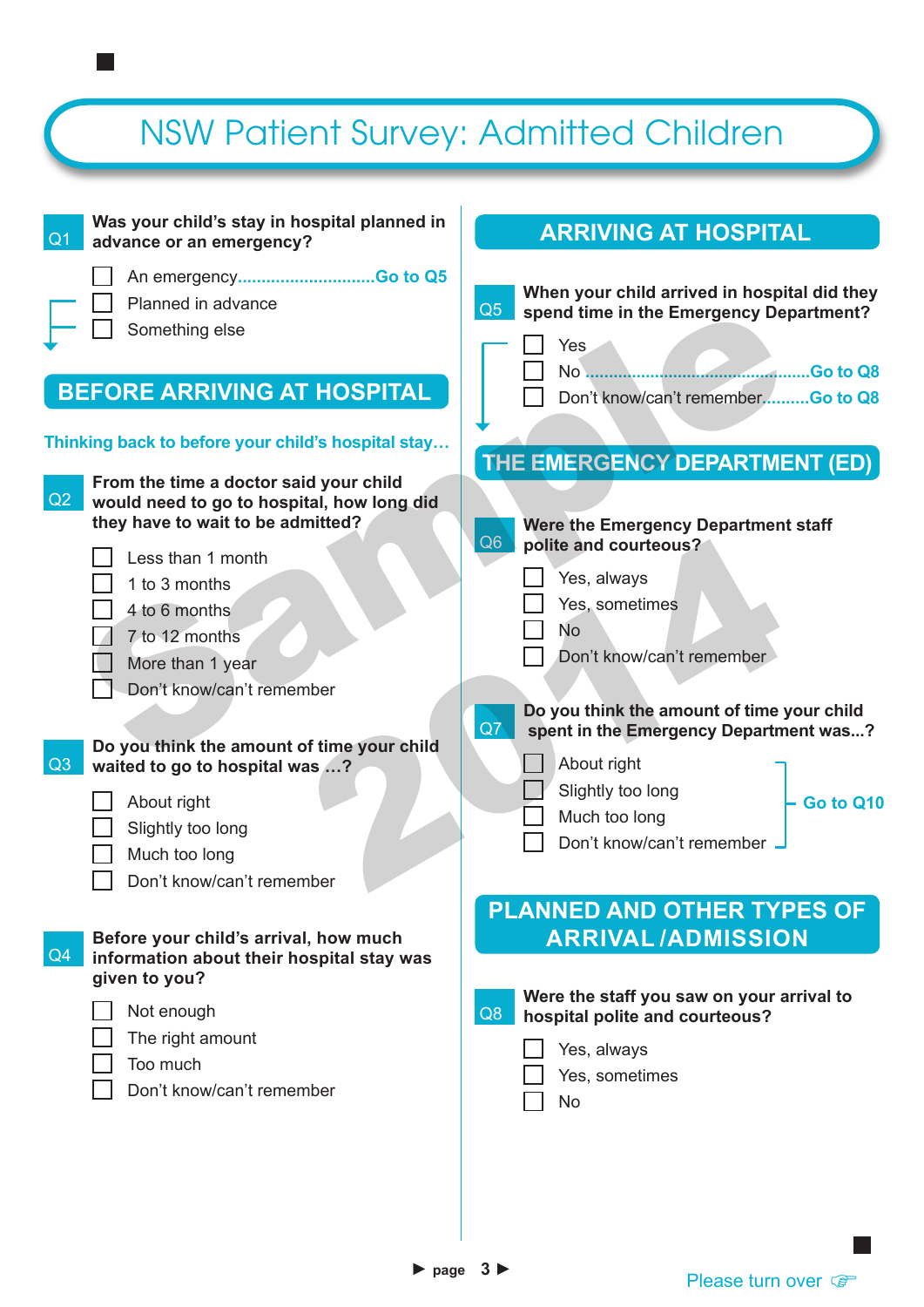| Q9  | Do you think the time your child had to wait<br>from arrival at hospital until they were<br>taken to their room or ward was? | How clean were the toilets and bathrooms<br>Q14<br>that your child used while in hospital?<br>Very clean                          |
|-----|------------------------------------------------------------------------------------------------------------------------------|-----------------------------------------------------------------------------------------------------------------------------------|
|     | About right                                                                                                                  | Fairly clean                                                                                                                      |
|     | Slightly too long                                                                                                            | Not very clean                                                                                                                    |
|     | Much too long                                                                                                                | Not at all clean                                                                                                                  |
|     | Don't know/can't remember                                                                                                    | Don't know/can't remember                                                                                                         |
|     |                                                                                                                              |                                                                                                                                   |
|     | <b>THE HOSPITAL AND WARD</b>                                                                                                 | Did you see health professionals wash<br>Q15<br>their hands, or use hand gel to clean their<br>hands, before touching your child? |
|     | For most of your child's stay in hospital,                                                                                   | Yes, always                                                                                                                       |
| Q10 | what type of room or ward were they in?                                                                                      | Yes, sometimes                                                                                                                    |
|     | A children's room or ward                                                                                                    | No, I did not see this                                                                                                            |
|     | An adolescent's/teenager's room or ward                                                                                      | Can't remember                                                                                                                    |
|     | An adult's room or ward                                                                                                      |                                                                                                                                   |
|     | Don't know/can't remember                                                                                                    | Was your child given enough privacy<br>$\Omega$ 16<br>during their hospital stay?                                                 |
|     | Was the room or ward suitable for someone                                                                                    | Yes, always                                                                                                                       |
| Q11 | your child's age?                                                                                                            | Yes, sometimes                                                                                                                    |
|     | Yes, definitely                                                                                                              | No                                                                                                                                |
|     | Yes, to some extent                                                                                                          |                                                                                                                                   |
|     | <b>No</b>                                                                                                                    |                                                                                                                                   |
|     |                                                                                                                              | Was your child ever bothered by noise in<br>Q17<br>the hospital?                                                                  |
|     | Were there things for your child to do (such                                                                                 | Yes                                                                                                                               |
| Q12 | as books, games and toys)?                                                                                                   | No                                                                                                                                |
|     | There were plenty of things                                                                                                  |                                                                                                                                   |
|     | for my child to do                                                                                                           |                                                                                                                                   |
|     | There were some things, but not enough                                                                                       | <b>FOOD</b>                                                                                                                       |
|     | There was nothing for my child's age group                                                                                   |                                                                                                                                   |
|     | There was nothing for children to do                                                                                         | Did your child have any hospital food                                                                                             |
|     | Not applicable to my child's stay                                                                                            | Q18<br>during this visit?                                                                                                         |
|     | Don't know/can't remember                                                                                                    | Yes                                                                                                                               |
|     |                                                                                                                              |                                                                                                                                   |
|     | How clean were the wards or rooms your                                                                                       |                                                                                                                                   |
| Q13 | child stayed in while in hospital?                                                                                           | How would you rate the hospital food?                                                                                             |
|     | Very clean                                                                                                                   | Q19                                                                                                                               |
|     | Fairly clean                                                                                                                 | Very good                                                                                                                         |
|     | Not very clean                                                                                                               | Good                                                                                                                              |
|     | Not at all clean                                                                                                             | Neither good nor poor                                                                                                             |
|     | Don't know/can't remember                                                                                                    | Poor                                                                                                                              |
|     |                                                                                                                              | Very poor                                                                                                                         |
|     |                                                                                                                              |                                                                                                                                   |
|     |                                                                                                                              |                                                                                                                                   |

 $\overline{\phantom{a}}$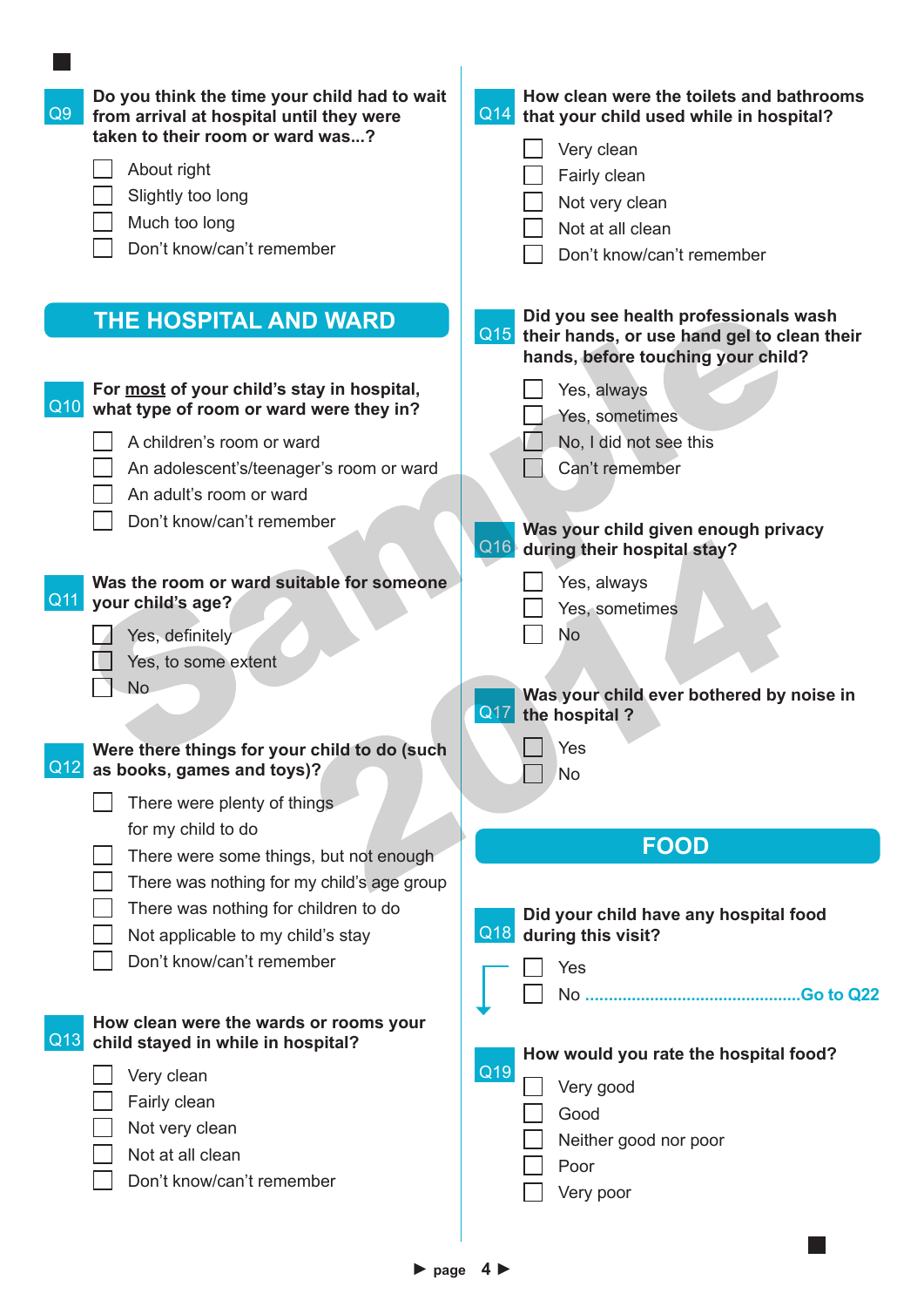| Did your child have any special dietary<br>Q20<br>needs (e.g. vegetarian, diabetic, food<br>allergies, religious, cultural, or related to | <b>NURSES</b>                                                                                                                                       |
|-------------------------------------------------------------------------------------------------------------------------------------------|-----------------------------------------------------------------------------------------------------------------------------------------------------|
| their treatment)?<br>Yes                                                                                                                  | In your opinion, did the nurses who treated<br>Q27<br>your child know enough about their care<br>and treatment?                                     |
|                                                                                                                                           | Yes, always                                                                                                                                         |
| Was the hospital food suitable for their<br>Q21<br>dietary needs?                                                                         | Yes, sometimes<br><b>No</b>                                                                                                                         |
| Yes, always<br>Yes, sometimes<br><b>No</b><br>Don't know/can't remember                                                                   | Did you have confidence and trust in the<br>Q28<br>nurses treating your child?<br>Yes, always<br>Yes, sometimes                                     |
| <b>DOCTORS</b>                                                                                                                            | <b>No</b>                                                                                                                                           |
| If you needed to talk to a doctor, did you<br>Q22<br>get the opportunity to do so?<br>Yes, always<br>Yes, sometimes                       | Were the nurses polite and courteous?<br>Q29<br>Yes, always<br>Yes, sometimes<br><b>No</b>                                                          |
| No, I did not get the opportunity<br>I had no need to talk to a doctor                                                                    | Were the nurses kind and caring towards<br>Q30<br>your child?                                                                                       |
| In your opinion, did the doctors who treated<br>Q23<br>your child know enough about their<br>medical history?                             | Yes, always<br>Yes, sometimes<br><b>No</b>                                                                                                          |
| Yes, always<br>Yes, sometimes<br>No                                                                                                       | <b>OTHER HEALTH PROFESSIONALS</b><br>Which, if any, of the following other health                                                                   |
| Did you have confidence and trust in the<br>$\vert$ Q24<br>doctors treating your child?                                                   | Q31<br>professionals did your child receive care or<br>treatment from during this hospital stay?<br>Please X all the boxes that apply to your child |
| Yes, always<br>Yes, sometimes<br>No                                                                                                       | Dietician<br>Occupational therapist<br>Pharmacist                                                                                                   |
| Were the doctors polite and courteous?<br>Q <sub>25</sub><br>Yes, always                                                                  | Physiotherapist<br>Go to<br>Psychologist<br>Q32<br>Radiographer (X-ray, ultrasound, MRI)                                                            |
| Yes, sometimes<br>No                                                                                                                      | Social worker<br>Speech pathologist<br>Other                                                                                                        |
| Were the doctors kind and caring towards<br>Q26<br>your child?                                                                            |                                                                                                                                                     |
| Yes, always<br>Yes, sometimes<br><b>No</b>                                                                                                | <b>Please write</b><br>in then go to Q32<br>None of these Go to Q34                                                                                 |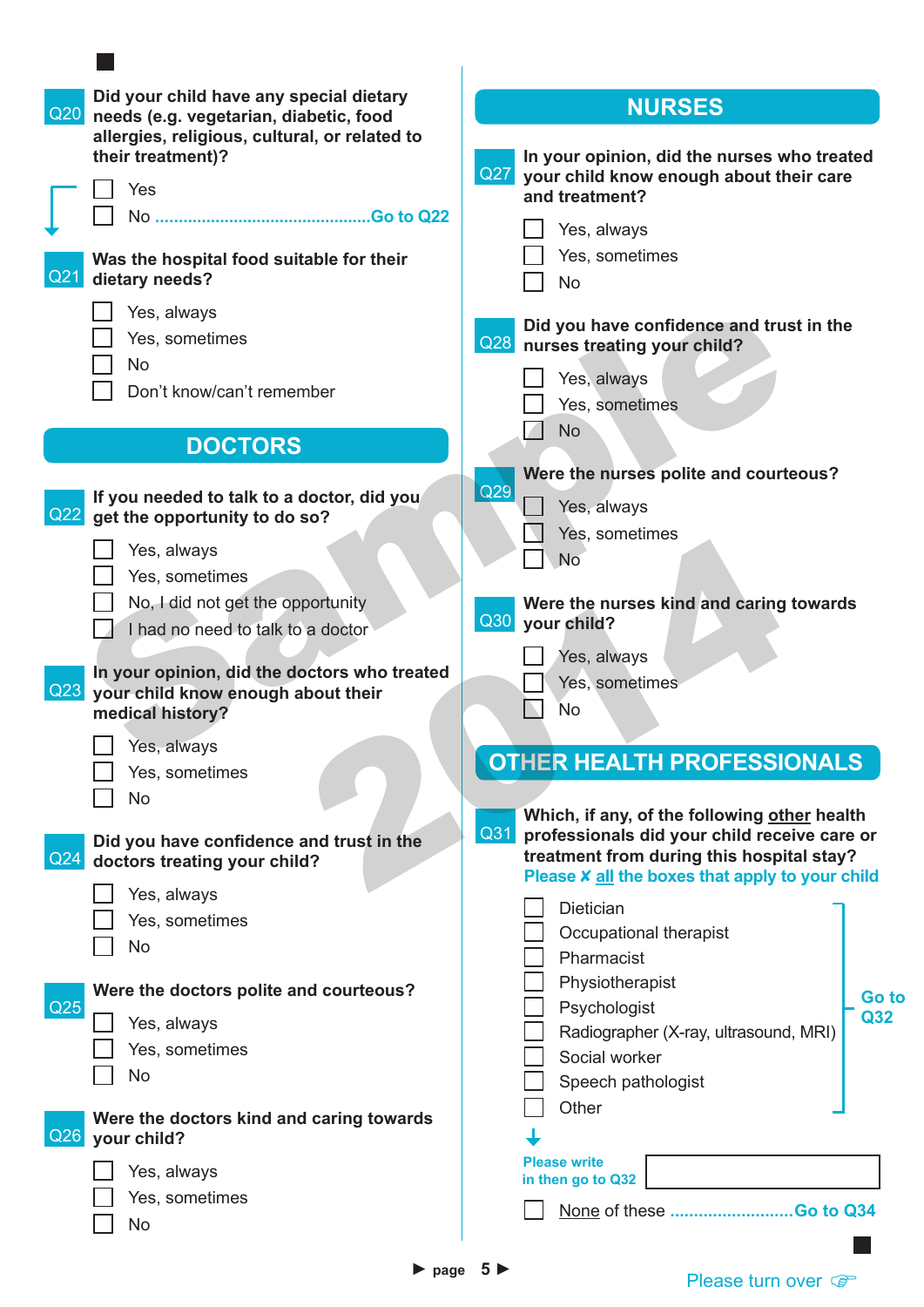| Were these other health professionals<br>Q32<br>polite and courteous?<br>Yes, always<br>Yes, sometimes<br><b>No</b><br>Did you have confidence and trust in these<br>$\vert$ Q33<br>other health professionals treating your child? | Did you receive contradictory information<br>Q38 from health professionals in the hospital<br>- for example, different opinions on your<br>child's treatment?<br>Yes, definitely<br>Yes, to some extent<br><b>No</b> |
|-------------------------------------------------------------------------------------------------------------------------------------------------------------------------------------------------------------------------------------|----------------------------------------------------------------------------------------------------------------------------------------------------------------------------------------------------------------------|
| Yes, always                                                                                                                                                                                                                         | Did you have worries or fears about your<br>Q39 child's condition or treatment while in hospital?                                                                                                                    |
| Yes, sometimes                                                                                                                                                                                                                      |                                                                                                                                                                                                                      |
| <b>No</b>                                                                                                                                                                                                                           | Yes                                                                                                                                                                                                                  |
| <b>YOUR CHILD'S TREATMENT &amp; CARE</b>                                                                                                                                                                                            | Go to Q41<br>No                                                                                                                                                                                                      |
| For the following questions, please think about<br>all the health professionals who treated or                                                                                                                                      | Did a health professional discuss your<br>Q40 worries or fears about your child with you?                                                                                                                            |
| examined your child in the hospital, including                                                                                                                                                                                      | Yes, completely                                                                                                                                                                                                      |
| doctors, nurses and others.                                                                                                                                                                                                         | Yes, to some extent                                                                                                                                                                                                  |
| Did the health professionals introduce                                                                                                                                                                                              | <b>No</b>                                                                                                                                                                                                            |
| Q34<br>themselves to your child?                                                                                                                                                                                                    |                                                                                                                                                                                                                      |
| Yes, always                                                                                                                                                                                                                         | Did your child have worries or fears about<br>Q41<br>their condition or treatment while in hospital?                                                                                                                 |
| Yes, sometimes                                                                                                                                                                                                                      |                                                                                                                                                                                                                      |
| <b>No</b>                                                                                                                                                                                                                           | Yes                                                                                                                                                                                                                  |
| Not applicable as my child is too young                                                                                                                                                                                             |                                                                                                                                                                                                                      |
| Don't know/can't remember                                                                                                                                                                                                           | Not applicable as                                                                                                                                                                                                    |
|                                                                                                                                                                                                                                     | my child is too young Go to Q43                                                                                                                                                                                      |
| Did the health professionals explain things<br>Q35 in a way your child could understand?                                                                                                                                            | Don't know/can't remember  Go to Q43                                                                                                                                                                                 |
| Yes, always<br>Yes, sometimes                                                                                                                                                                                                       | Did a health professional discuss your<br>Q42<br>child's worries or fears with them?                                                                                                                                 |
| No                                                                                                                                                                                                                                  | Yes, completely                                                                                                                                                                                                      |
| Not applicable as my child is too young                                                                                                                                                                                             | Yes, to some extent                                                                                                                                                                                                  |
| Don't know/can't remember                                                                                                                                                                                                           | <b>No</b>                                                                                                                                                                                                            |
|                                                                                                                                                                                                                                     | Don't know/can't remember                                                                                                                                                                                            |
| Did the health professionals explain things in<br>Q36<br>a way you could understand?                                                                                                                                                |                                                                                                                                                                                                                      |
| Yes, always                                                                                                                                                                                                                         | Were you involved, as much as you wanted<br>Q43<br>to be, in decisions about your child's care                                                                                                                       |
| Yes, sometimes                                                                                                                                                                                                                      | and treatment?                                                                                                                                                                                                       |
| No                                                                                                                                                                                                                                  | Yes, definitely                                                                                                                                                                                                      |
| During your child's stay in hospital, how                                                                                                                                                                                           | Yes, to some extent                                                                                                                                                                                                  |
| Q37<br>much information about their condition                                                                                                                                                                                       | No                                                                                                                                                                                                                   |
| or treatment was given to you?                                                                                                                                                                                                      | I did not want or need to be involved                                                                                                                                                                                |
| Not enough                                                                                                                                                                                                                          | Not applicable to our situation                                                                                                                                                                                      |
| The right amount                                                                                                                                                                                                                    |                                                                                                                                                                                                                      |
| Too much                                                                                                                                                                                                                            |                                                                                                                                                                                                                      |
| Not applicable to our situation                                                                                                                                                                                                     |                                                                                                                                                                                                                      |
|                                                                                                                                                                                                                                     |                                                                                                                                                                                                                      |
| $\blacktriangleright$ page                                                                                                                                                                                                          | 6 Þ                                                                                                                                                                                                                  |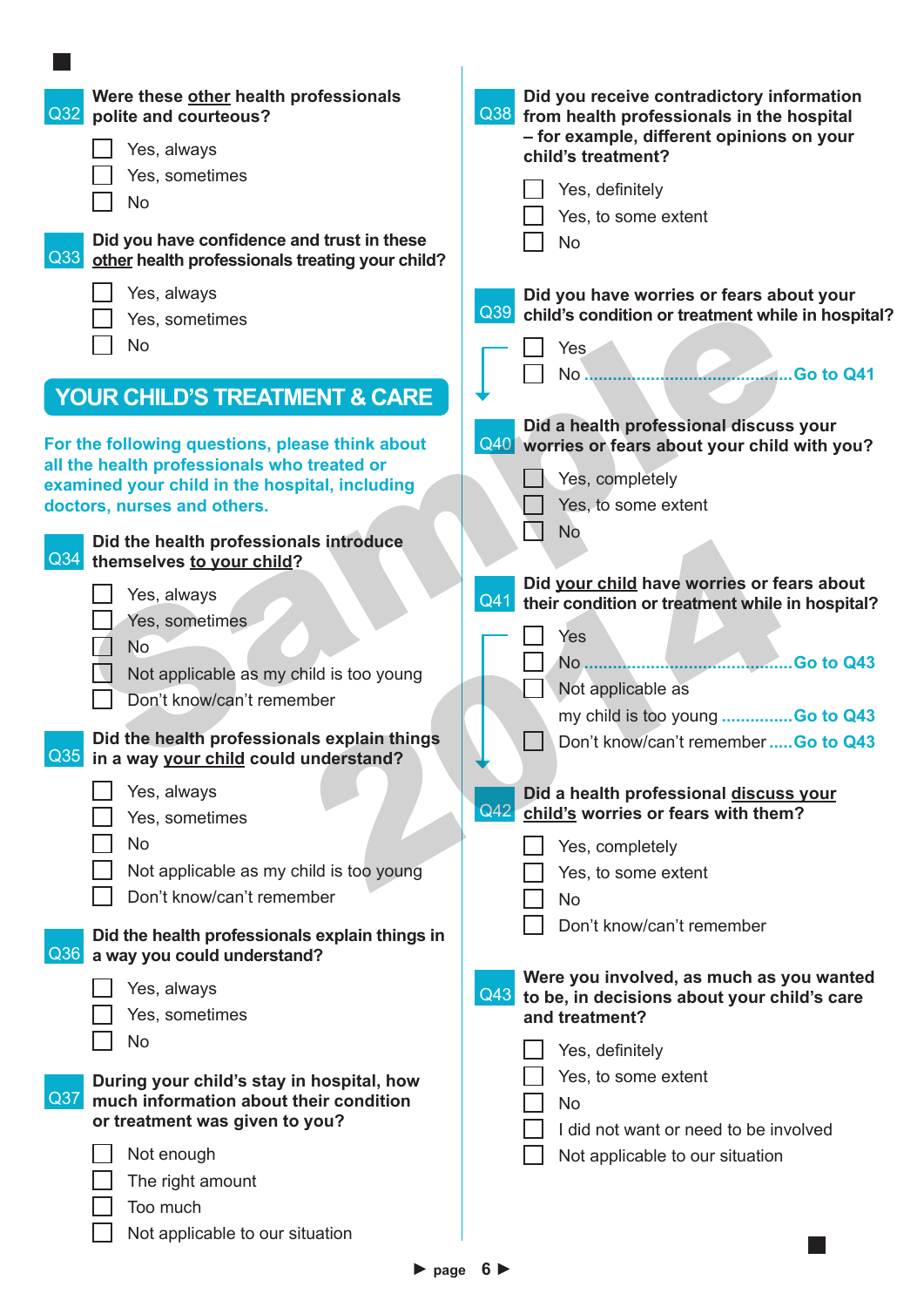| $\sqrt{Q44}$ | Were you allowed to remain with your<br>child when they were being treated<br>(excluding surgery)?                                                                                                                                                      | Not including the reason your child came<br>Q49<br>to hospital, during their hospital stay, or<br>soon afterwards, did they experience any<br>of the following complications or problems?                                                                                                              |
|--------------|---------------------------------------------------------------------------------------------------------------------------------------------------------------------------------------------------------------------------------------------------------|--------------------------------------------------------------------------------------------------------------------------------------------------------------------------------------------------------------------------------------------------------------------------------------------------------|
| $\vert$ Q45  | Yes, always<br>Yes, sometimes<br>No<br>Don't know/can't remember<br>How would you rate how well the health<br>professionals worked together?<br>Very good<br>Good<br>Neither good nor poor                                                              | An infection<br>Uncontrolled bleeding<br>A negative reaction to medication<br>Complications as a result of surgery<br>Complications as a result of tests or<br>procedures<br>A blood clot<br>A pressure wound or bed sore<br>A fall<br>Any other complication or problem                               |
|              | Poor<br>Very poor                                                                                                                                                                                                                                       |                                                                                                                                                                                                                                                                                                        |
| Q46<br>Q47   | Did you feel your child was treated with<br>respect and dignity while they were in the<br>hospital?<br>Yes, always<br>Yes, sometimes<br><b>No</b><br>Were your child's cultural or religious<br>beliefs respected by the hospital staff?<br>Yes, always | Was the impact of this complication or<br>Q50<br>problem ?<br>Very serious<br>Fairly serious<br>Not very serious<br>Not at all serious<br>In your opinion, were members of<br>Q51<br>the hospital staff open with you about this<br>complication or problem?<br>Yes, completely<br>Yes, to some extent |
|              | Yes, sometimes<br>No, my child's beliefs were not respected<br>My child's beliefs were not an issue                                                                                                                                                     | No<br><b>INFORMATION AND ACCESS</b>                                                                                                                                                                                                                                                                    |
| Q48          | While in hospital, did you receive, or see,<br>any information about patients' rights,<br>including how to comment or complain?<br>Yes<br>No<br>Don't know/can't remember                                                                               | How much information were you given about<br>Q52<br>the hospital facilities available to you and<br>your child?<br>Not enough<br>The right amount<br>Too much<br>Not applicable to our situation                                                                                                       |
|              |                                                                                                                                                                                                                                                         | Did you (the patient's parent or carer) make<br>Q53<br>use of the overnight facilities at the hospital?<br>There were no overnight<br>facilities availableGo to Q55<br>Not applicable to our situation  Go to Q55                                                                                      |

 $\overline{\phantom{a}}$ 

► **page 7 ►**<br>Please turn over F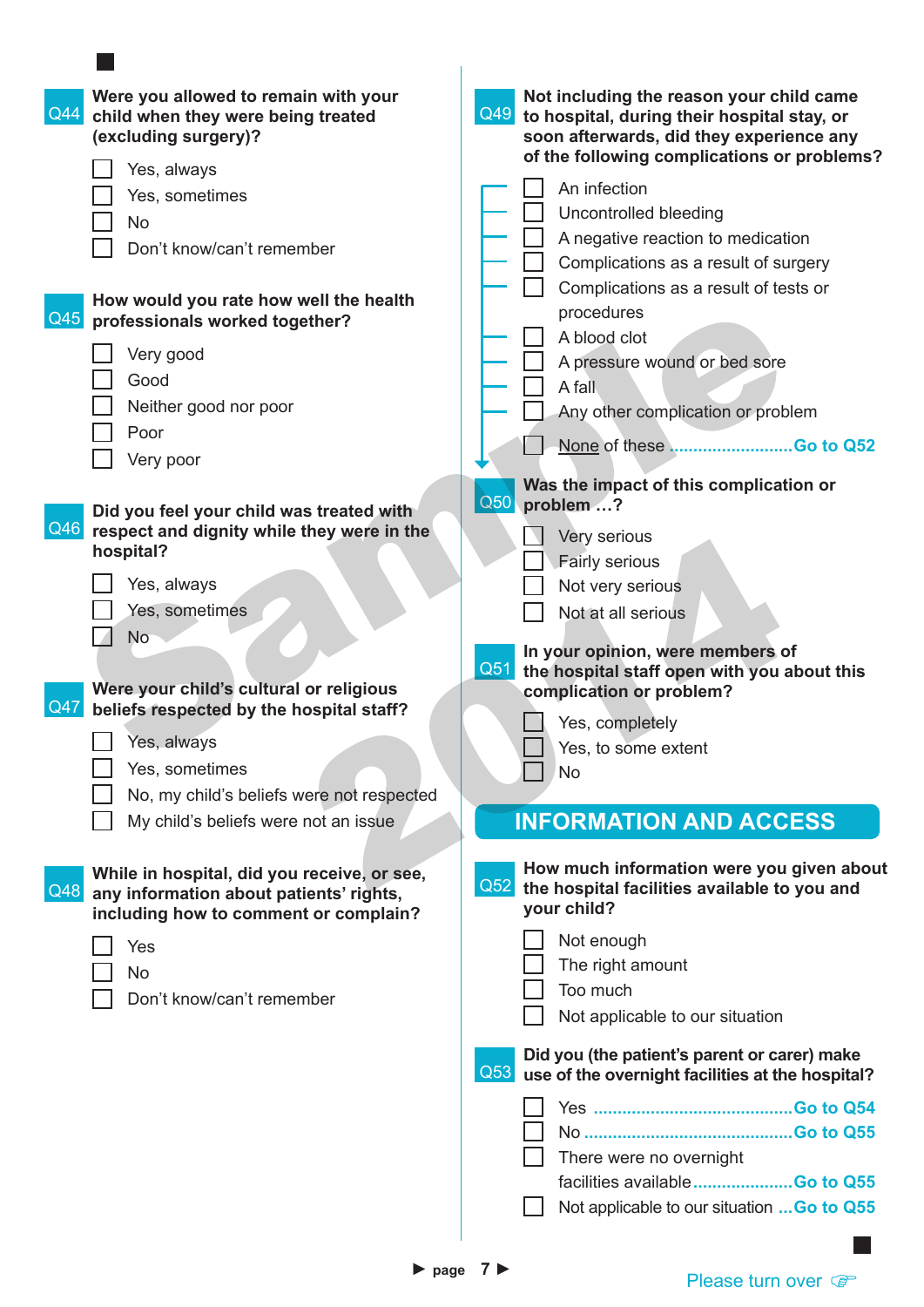| Q54              | How would you rate the overnight facilities<br>for parents or carers at the hospital?                         | Did your child receive test, X-ray or scan<br>Q60 results while they were still in hospital?                                                |
|------------------|---------------------------------------------------------------------------------------------------------------|---------------------------------------------------------------------------------------------------------------------------------------------|
|                  | Very good                                                                                                     | Yes                                                                                                                                         |
|                  | Good                                                                                                          |                                                                                                                                             |
|                  | Neither good nor poor                                                                                         |                                                                                                                                             |
|                  | Poor                                                                                                          | Did a health professional explain the test,                                                                                                 |
|                  | Very poor                                                                                                     | Q61 X-ray or scan results in a way that you                                                                                                 |
|                  |                                                                                                               | could understand?                                                                                                                           |
| $\overline{Q55}$ | Were facilities available for parents and<br>carers to make drinks or food?                                   | Yes, completely<br>Yes, to some extent                                                                                                      |
|                  | Yes                                                                                                           | <b>No</b>                                                                                                                                   |
|                  | <b>No</b>                                                                                                     |                                                                                                                                             |
|                  | Don't know/can't remember                                                                                     | <b>LEAVING HOSPITAL (DISCHARGE)</b>                                                                                                         |
| Q56              | Was there a problem finding parking near<br>the hospital?                                                     | Thinking now about when your child was<br>discharged, that is when they left the hospital to<br>go home or to another facility              |
|                  | Yes, a big problem                                                                                            |                                                                                                                                             |
|                  | Yes, a small problem                                                                                          | Did you feel involved in decisions about                                                                                                    |
|                  | No problem                                                                                                    | Q62 your child's discharge from hospital?                                                                                                   |
|                  | Not applicable – did not need parking                                                                         | Yes, definitely                                                                                                                             |
|                  |                                                                                                               | Yes, to some extent                                                                                                                         |
|                  | <b>PAIN</b>                                                                                                   | No, I did not feel involved                                                                                                                 |
|                  |                                                                                                               | I did not want or need to be involved                                                                                                       |
| Q57              | If your child was in pain, did the doctors and<br>nurses do everything they could to help with<br>their pain? | At the time your child was discharged,<br>Q63 did you feel that they were well enough<br>to leave the hospital?                             |
|                  | Yes, definitely                                                                                               | Yes                                                                                                                                         |
|                  | Yes, to some extent                                                                                           | <b>No</b>                                                                                                                                   |
|                  | <b>No</b>                                                                                                     |                                                                                                                                             |
|                  | My child was not in pain                                                                                      | Thinking about when your child left                                                                                                         |
|                  |                                                                                                               | Q64<br>hospital, were you given enough                                                                                                      |
|                  | <b>TESTS</b>                                                                                                  | information about how to manage<br>their care at home?                                                                                      |
|                  |                                                                                                               | Yes, completely                                                                                                                             |
|                  | During your child's stay in hospital, did                                                                     | Yes, to some extent                                                                                                                         |
| Q58              | they have any tests, X-rays or scans?                                                                         | No, I was not given enough                                                                                                                  |
|                  | Yes                                                                                                           | I did not need this type of information                                                                                                     |
|                  |                                                                                                               |                                                                                                                                             |
| Q59              | Did a health professional discuss the purpose<br>with you and/or your child?                                  | Thinking about when your child left<br>Q65<br>hospital, were adequate arrangements<br>made by the hospital for any services<br>they needed? |
|                  | Yes, always                                                                                                   |                                                                                                                                             |
|                  | Yes, sometimes                                                                                                | Yes, completely                                                                                                                             |
|                  | No, did not discuss with me and/or my child                                                                   | Yes, to some extent                                                                                                                         |
|                  | Don't know/can't remember                                                                                     | No, arrangements were not adequate                                                                                                          |
|                  |                                                                                                               | It was not necessary                                                                                                                        |
|                  |                                                                                                               |                                                                                                                                             |

 $\sim$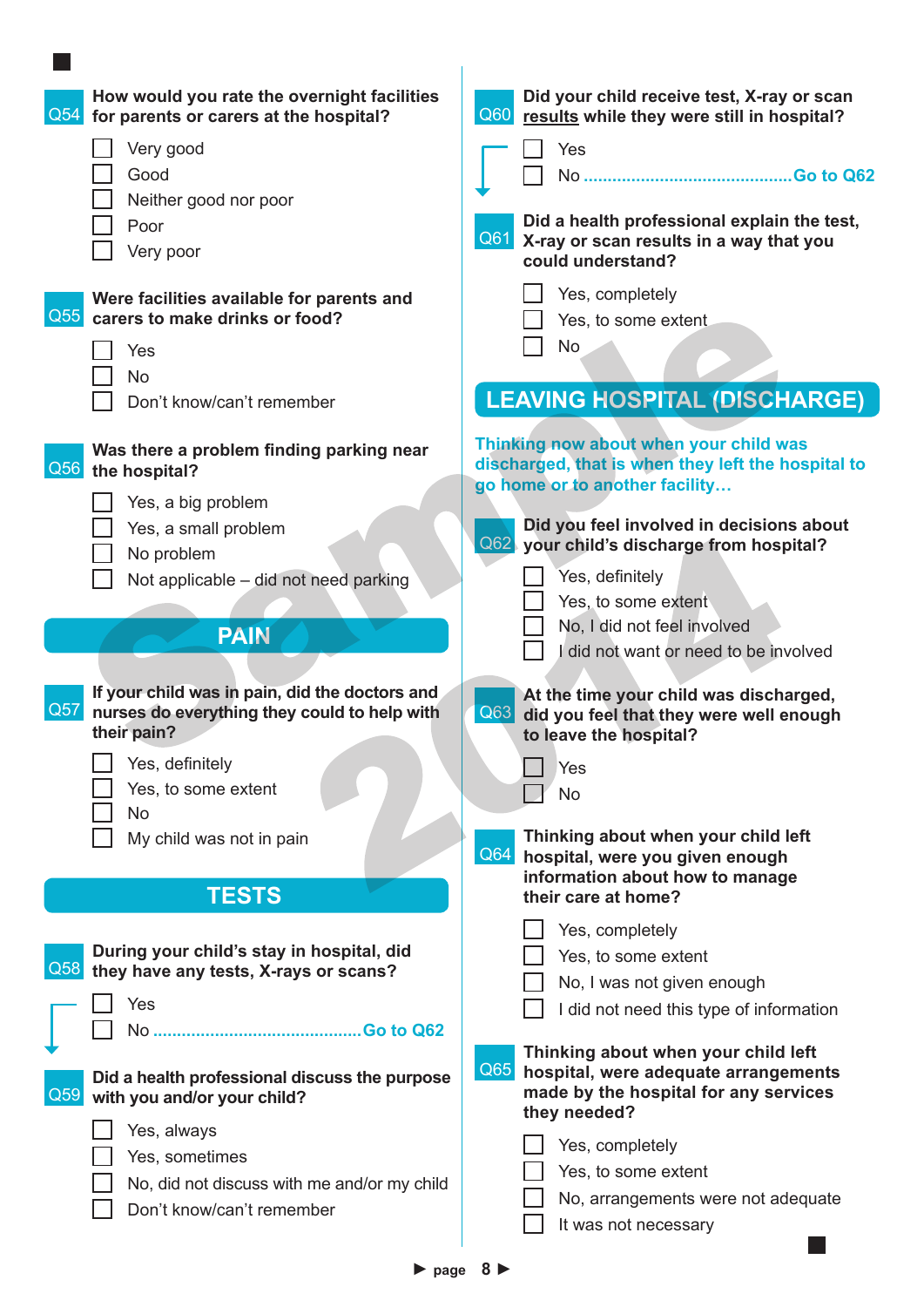| Q66        | Did hospital staff tell you who to contact<br>if you were worried about your child's<br>condition or treatment after they left hospital?<br>Yes                                                                                           | Did a member of staff explain the reason<br>Q73 for the delay?<br>Yes<br><b>No</b>                                                                                                                                                               |
|------------|-------------------------------------------------------------------------------------------------------------------------------------------------------------------------------------------------------------------------------------------|--------------------------------------------------------------------------------------------------------------------------------------------------------------------------------------------------------------------------------------------------|
|            | <b>No</b><br>Don't know/can't remember                                                                                                                                                                                                    | What were the main reasons for the delay?<br>Q74 Please X all the boxes that apply to your child                                                                                                                                                 |
| Q67<br>Q68 | Was your child given or prescribed<br>medication to take at home?<br>Yes<br>Don't know/can't remember  Go to Q70<br>Did a health professional in the hospital<br>explain the purpose of this medication in<br>a way you could understand? | They had to wait for medicines<br>They had to wait to see the doctor<br>They had to wait for an ambulance/transport<br>They had to wait for the letter for the GP<br>They were not well enough<br>Some other reason<br>Don't know/can't remember |
|            | Yes, completely<br>Yes, to some extent<br><b>No</b>                                                                                                                                                                                       | <b>OVERALL</b><br>Overall, how would you rate the care your<br>$Q\overline{75}$<br>child received while in hospital?                                                                                                                             |
| Q69        | Did a health professional in the hospital<br>tell you about medication side effects to<br>watch for?<br>Yes, completely<br>Yes, to some extent<br><b>No</b>                                                                               | Very good<br>Good<br>Neither good nor poor<br>Poor<br>Very poor<br>How well organised was the care your child                                                                                                                                    |
| Q70        | Did you receive a copy of a letter from the<br>hospital doctors to your family doctor (GP)?<br>Yes<br>No<br>Don't know/can't remember                                                                                                     | $\sqrt{Q76}$<br>received in hospital?<br>Very well organised<br>Fairly well organised<br>Not well organised                                                                                                                                      |
| Q71        | On the day your child left hospital, was<br>their discharge delayed?                                                                                                                                                                      | If asked about your child's hospital<br>Q77<br>experience by friends and family how<br>would you respond?                                                                                                                                        |
|            | Yes                                                                                                                                                                                                                                       | I would speak highly of the hospital<br>I would neither speak highly nor be critical<br>I would be critical of the hospital                                                                                                                      |
| Q72        | How long was the delay?<br>Less than 1 hour<br>At least 1 hour but less than 2 hours<br>At least 2 hours but less than 4 hours<br>4 hours or longer<br>Don't know/can't remember                                                          |                                                                                                                                                                                                                                                  |

 $\sim$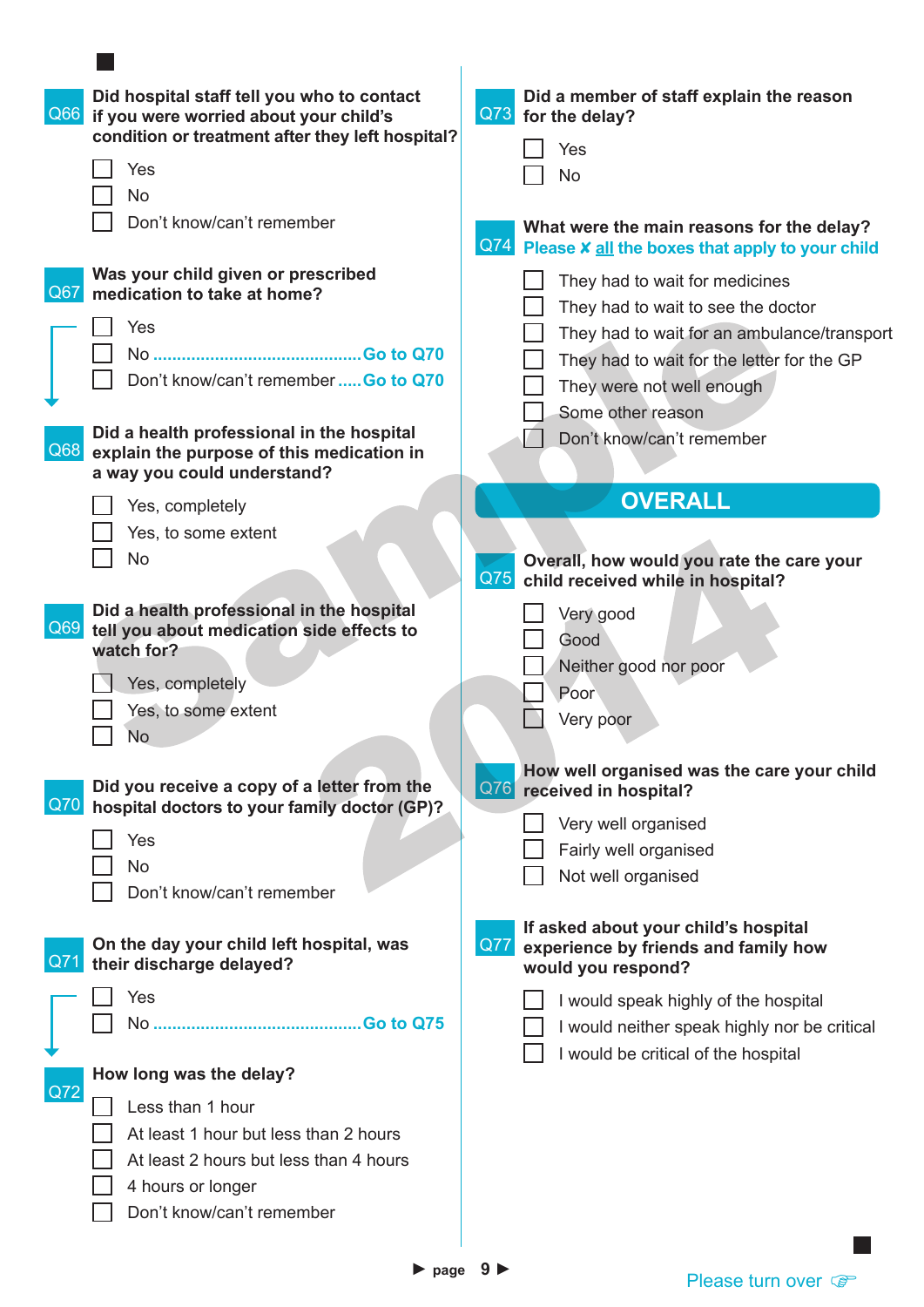| Did you want to make a complaint about<br>Q78<br>something that happened in hospital?<br>Yes, and I did complainGo to Q80<br>Yes, but I did not complain<br>No, I did not want to<br>make a complaintGo to Q80<br>Why didn't you make a complaint?<br>Q79<br>Please X all the boxes that apply to you                              | About one month after your child's<br>Q83<br>discharge from hospital, how difficult was<br>it for them to carry out their normal daily<br>activities?<br>Not at all difficult<br>Only a little difficult<br>Somewhat difficult<br>Very difficult<br>They were not able to at all |
|------------------------------------------------------------------------------------------------------------------------------------------------------------------------------------------------------------------------------------------------------------------------------------------------------------------------------------|----------------------------------------------------------------------------------------------------------------------------------------------------------------------------------------------------------------------------------------------------------------------------------|
| I didn't know how to make a complaint<br>I didn't know who to complain to<br>I was worried it might affect my child's<br>future care<br>I didn't think it would be taken seriously<br>It wasn't a serious issue<br>Other reason                                                                                                    | <b>ABOUT YOU</b><br>(THE PARENT OR CARER)<br>What is your gender?<br>Q84<br>Male<br>Female                                                                                                                                                                                       |
| <b>OUTCOMES</b><br>Did the care and treatment received in<br>Q80<br>hospital help your child?<br>Yes, definitely                                                                                                                                                                                                                   | What is the highest level of education you<br>Q85<br>(the parent/carer) have completed?<br>Still at secondary school<br>Less than Year 12 or equivalent<br>Completed Year 12 or equivalent                                                                                       |
| Yes, to some extent<br>No, not at all<br>Is the problem your child went to hospital<br>Q81<br>for?                                                                                                                                                                                                                                 | Trade or technical certificate or diploma<br>University degree<br>□ Post graduate/higher degree<br>Which language do you (the parent/carer)                                                                                                                                      |
| Much better<br>A little better<br>About the same<br>A little worse<br>Much worse                                                                                                                                                                                                                                                   | Q86<br>mainly speak at home?<br>A language other than English<br><b>Please write in</b><br>then go to Q87                                                                                                                                                                        |
| In the week before your child's hospital<br>Q82<br>stay, how difficult was it for them to carry<br>out their normal daily activities (e.g.<br>physical activity, play, going to school or<br>day-care)?<br>Not at all difficult<br>Only a little difficult<br>Somewhat difficult<br>Very difficult<br>They were not able to at all | Was an interpreter provided when you (the<br>Q87<br>parent/carer) or your child needed one?<br>Yes, always<br>Yes, sometimes<br>No, an interpreter was needed<br>but not provided<br>No, an interpreter was not needed                                                           |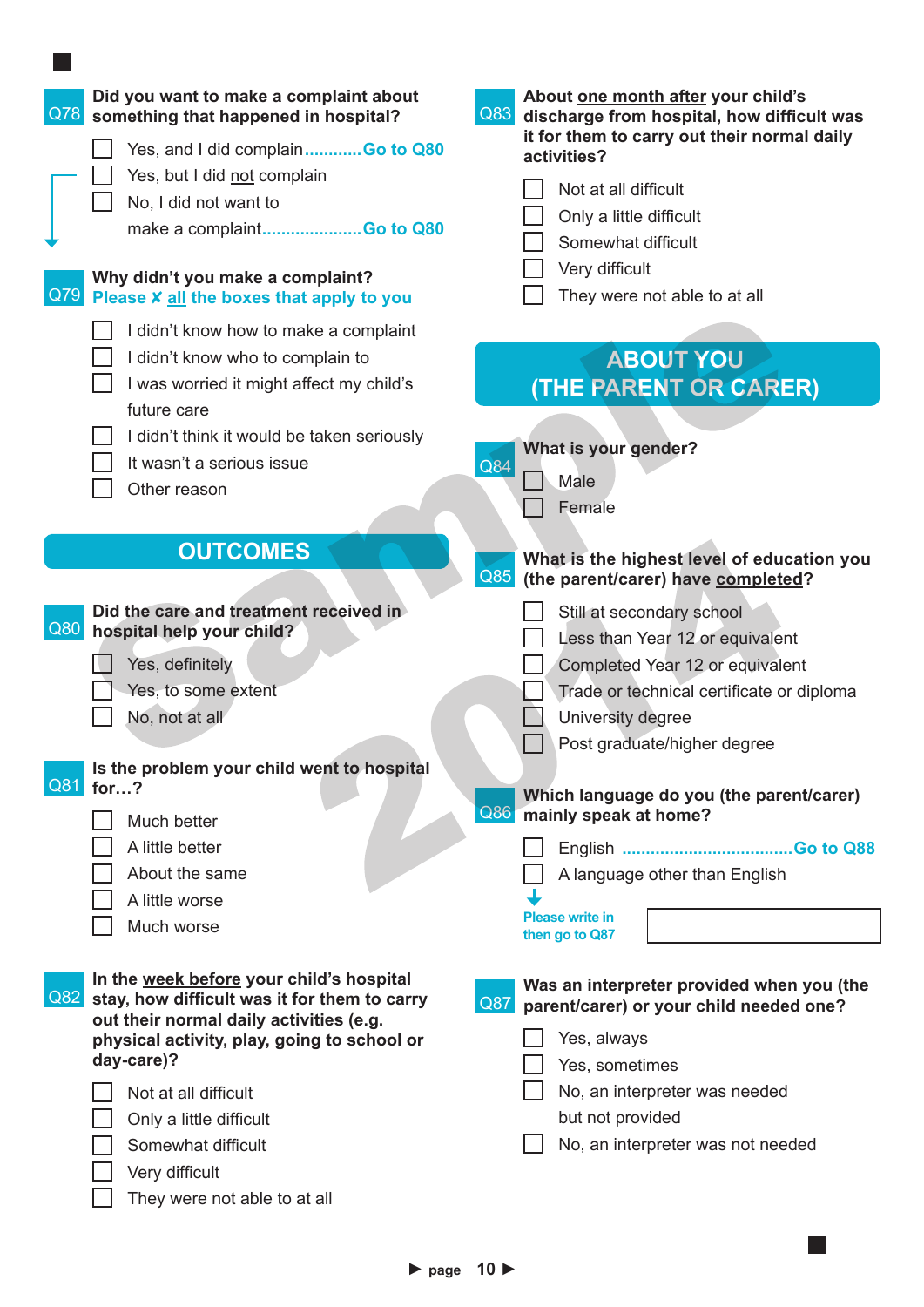## **ABOUT YOUR CHILD**

| What year was your child born?<br>Q88<br>WRITE IN (YYYY)                                                                                                                                                                                                                                                                                                                                                                                                                                            | Т                                                                                    |
|-----------------------------------------------------------------------------------------------------------------------------------------------------------------------------------------------------------------------------------------------------------------------------------------------------------------------------------------------------------------------------------------------------------------------------------------------------------------------------------------------------|--------------------------------------------------------------------------------------|
| What is your child's gender?<br>Q89<br>Male<br>Female                                                                                                                                                                                                                                                                                                                                                                                                                                               | Q94<br>liı<br>in<br>tc<br>V<br>(i<br>m                                               |
| Which, if any, of the following long-standing<br>Q90<br>conditions does your child have?<br>Please X all the boxes that apply to your child<br>Deafness or severe hearing impairment<br>Blindness or severe vision impairment<br>A long-standing illness (e.g. cancer,<br>diabetes, respiratory disease)<br>A long-standing physical condition<br>A learning disability<br>A mental health condition (e.g. depression,<br>eating disorder)<br>A neurological condition (e.g. ADHD)<br>None of these | m<br>L<br>in<br>a<br>u<br>C<br>r٤<br>S(<br>Y<br>ir<br>tł<br>n<br>N<br>ic<br>aı<br>tc |
| In general, how would you rate your child's<br>Q91<br>health?<br><b>Excellent</b><br>Very good<br>Good<br>Fair<br>Poor                                                                                                                                                                                                                                                                                                                                                                              | D<br>$\mathbf{O}$<br>tł<br>y <sub>(</sub>                                            |
| Is your child of Aboriginal origin, Torres<br>Q92<br>Strait Islander origin, or both?<br>Yes, Aboriginal<br>Yes, Torres Strait Islander<br>Yes, both Aboriginal and Torres Strait<br>Islander<br>No                                                                                                                                                                                                                                                                                                 | to                                                                                   |

#### **Who completed this questionnaire?**

Q93 Г

- The parent or carer of the child
- The child with help from a parent or carer

The child

**The Bureau would like your permission to link your survey answers to other information from health records relating to your child which are maintained by various NSW and Commonwealth agencies (including your child's hospitalisations, medical visits, ambulance transportation, medication or health registry information). Linking to your child's health care information for the two years before and after their visit will allow us to better understand how different aspects of the care provided by health facilities are related to the health and use of health services of their patients.**

**Your child's information will be treated in the strictest confidence. We will receive the linked information after your child's name and address have been removed. We will not report any results which may identify you or your child as an individual and your responses will not be accessible the people who looked after your child.** 

**Do you give permission for the Bureau of Health Information to link answers from this survey to health records related to your child?**

| Yes |
|-----|
| n   |

**Please go to the next page there complete** the final two questions